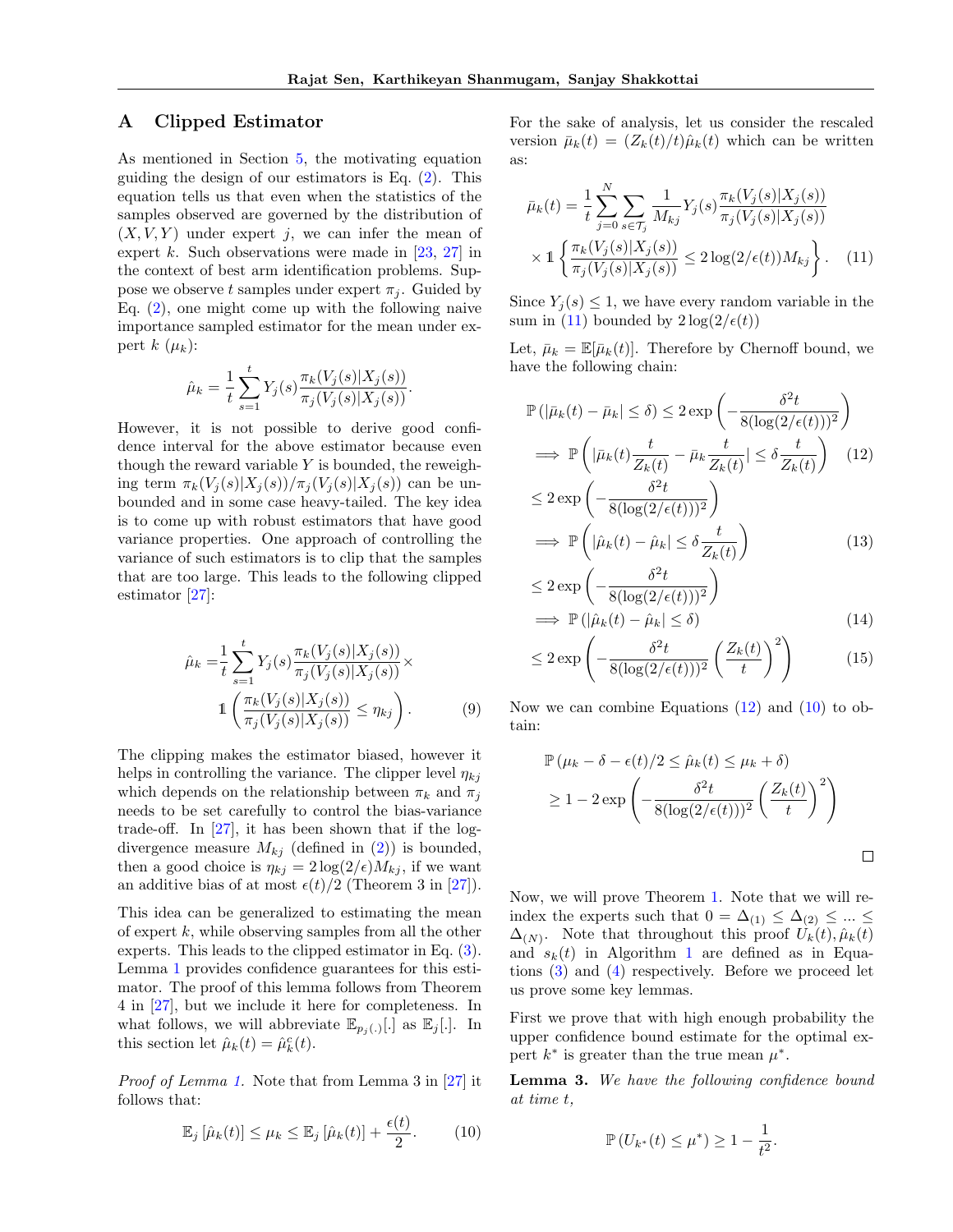*Proof.* We have the following chain,

$$
\mathbb{P}(U_{k^*}(t) \ge \mu^*) = \mathbb{P}(\hat{\mu}_{k^*}(t) \ge \mu^* - s_{k^*}(t))
$$
  
=  $\mathbb{P}\left(\hat{\mu}_{k^*}(t) \ge \mu^* - \frac{3\beta(t)}{2}\right)$   
 $\ge 1 - \frac{1}{t^2}.$ 

The last inequality is obtained by setting  $\delta = \beta(t)$  and  $\epsilon(t) = \beta(t)$  in Lemma 1.  $\Box$ 

Next we prove that for a large enough time *t*, the UCB estimate of the  $k^{th}$  expert is less than that of  $\mu^*$ .

Lemma 4. *We have the following confidence bound*  $at \ time \ t > \frac{144M^2 \log^2(6/\Delta_k) \log T}{\Delta_k^2},$ 

$$
\mathbb{P}\left(U_k(t)<\mu^*\right)\geq 1-\frac{1}{t^2}.
$$

*Proof.* We have the following chain,

$$
\mathbb{P}\left(U_k(t) > \mu^*\right) = \mathbb{P}\left(\hat{\mu}_k(t) > \mu^* - \frac{3\beta(t)}{2}\right)
$$

$$
\stackrel{(i)}{\leq} \mathbb{P}\left(\hat{\mu}_k(t) > \mu^* - \frac{\Delta_k}{2}\right)
$$

$$
\stackrel{(ii)}{\leq} \mathbb{P}\left(\hat{\mu}_k(t) > \mu_k + \frac{\Delta_k}{2}\right)
$$

$$
\stackrel{(iii)}{\leq} \frac{1}{t^2}.
$$

Here, (*i*) follows from the fact that  $\frac{Z_k(t)}{t} \ge 1/M$ ,  $t > \frac{144M^2 \log^2(6/\Delta_k) \log T}{\Delta_k^2}$  and the definition of  $\beta(t)$ . (*ii*) is by definition of  $\Delta_k$ . Finally the concentration bound in (*iii*) follows from Lemma 1.  $\Box$ 

Note that Lemmas 3 and 4 together imply,

$$
\mathbb{P}\left(k(t) = k\right) \le \frac{2}{t^2} \tag{16}
$$

for  $k \neq k^*$  and  $t > \frac{144M^2 \log^2(6/\Delta_k) \log T}{\Delta_k^2}$ .

*Proof of Theorem 1.* Let  $T_k = \frac{144M^2 \log^2(6/\Delta_{(k)}) \log T}{\Delta_{(k)}^2}$ for  $k = 2, ..., N$ . The regret of the algorithm can be bounded as,

$$
R(T) \leq \Delta_{(N)} T_N
$$
  
+ 
$$
\sum_{k=0}^{N-3} \sum_{t=T_{N-k}}^{T_{N-k-1}} (\Delta_{(N-k-1)} \mathbb{P} (\mathbb{1} \{k(t) \in \{ (1), ..., (N-k-1) \})
$$
  
+ 
$$
\sum_{i=N-k}^{N} \Delta_{(i)} \mathbb{P} (\mathbb{1} \{k(t) = (i) \})
$$
  

$$
\leq \Delta_{(N)} T_N + \sum_{k=0}^{N-3} (\Delta_{(N-k-1)} (T_{N-k-1} - T_{N-k})
$$
  
+ 
$$
\sum_{t=T_{N-k}}^{T_{N-k-1}} \sum_{i=N-k}^{N} \frac{2\Delta_{(i)}}{t^2}
$$
  
+ 
$$
\sum_{k=0}^{N-3} \frac{144M^2 \log^2(6/\Delta_{(N-k-1)}) \log T}{\Delta_{(N-k-1)}} \left(1 - \frac{\gamma(\Delta_{(N-k-1)})}{\gamma(\Delta_{(N-k)})}\right)
$$
  
+ 
$$
\Delta_{(N)} T_N + \frac{\pi^2}{3} \left(\sum_{i=2}^{N} \Delta_{(i)}\right)
$$
  
= 
$$
\frac{144M^2 \log^2(6/\Delta_{(N)}) \log T}{\Delta_{(N)}} + \frac{\pi^2}{3} \left(\sum_{i=2}^{N} \Delta_{(i)}\right)
$$
  
+ 
$$
\sum_{k=2}^{N-1} \frac{144M^2 \log^2(6/\Delta_{(k)}) \log T}{\Delta_{(k)}} \left(1 - \frac{\gamma(\Delta_{(k)})}{\gamma(\Delta_{(k+1)})}\right).
$$
  
Here, 
$$
\gamma(x) = \frac{x^2}{\log^2(6/x)}.
$$

## B Median of Means Estimator

The median of means estimator is popular for estimating statistics under heavy-tailed distribution [13, 26]. We shall see that the median of means based estimator in Eq. (6) has good variance properties, when the chisquare divergence (Assumption 2) are bounded. Before proving Lemma 2, we will be establishing some intermediate results.

**Lemma 5.** *Consider the quantity*  $\hat{\mu}_k^r(t)$  *in Eq.* (5). *The variance of this quantity is upper bounded as follows:*

$$
\text{Var}[\hat{\mu}_k^r(t)] \le \frac{1}{m} \cdot \frac{1}{W_k(t)^2} \le \frac{\sigma^2}{m}
$$

*where*  $m = |t/l(t)|$ .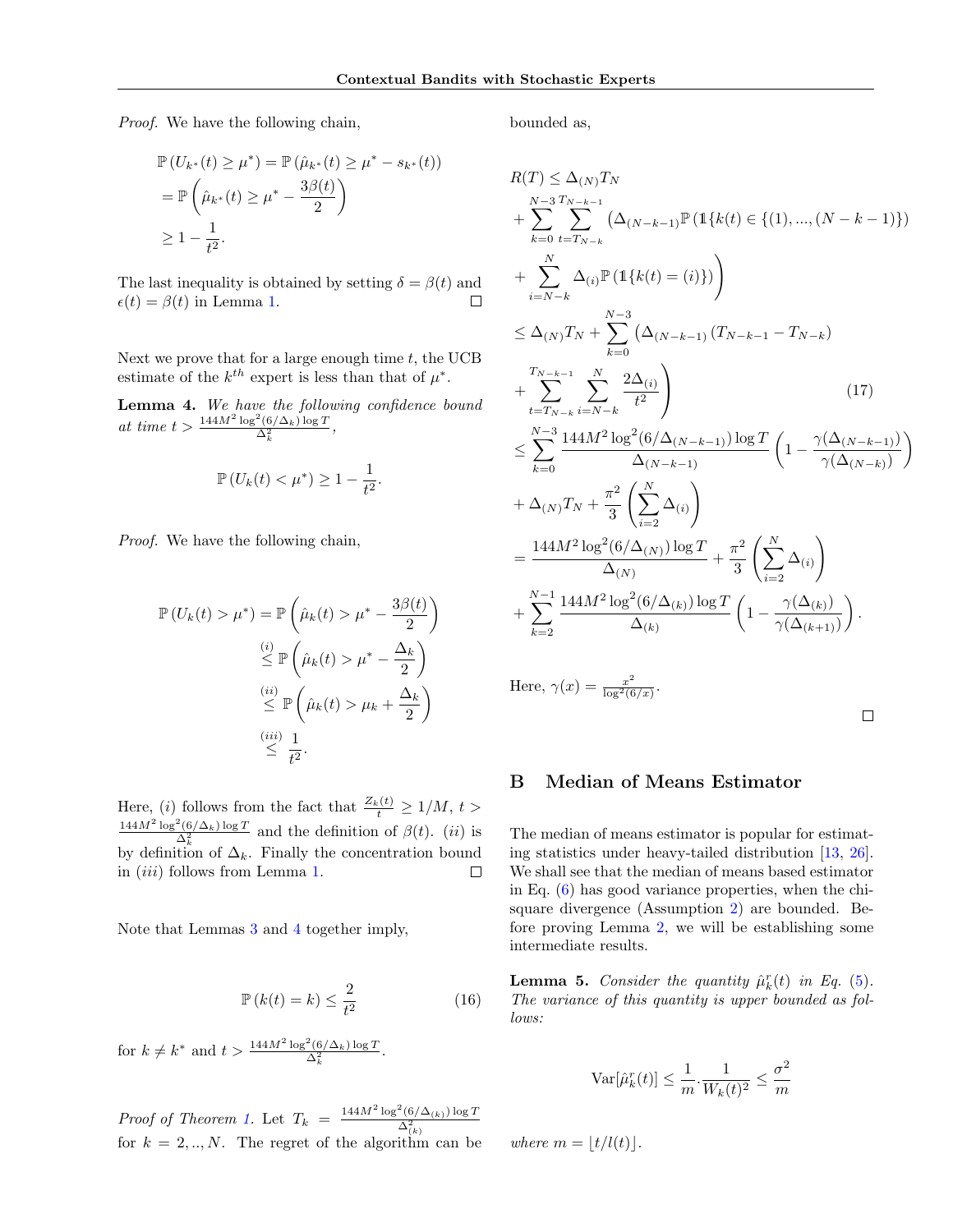*Proof.* We have the following chain,

$$
\operatorname{Var}[\hat{\mu}_k^r(t)] = \frac{1}{W_k(r,t)^2} \sum_{j=1}^N \sum_{s \in \mathcal{T}_j^{(r)}} \frac{1}{\sigma_{kj}^2} \operatorname{Var}(Y_j(s) \times \frac{\pi_k(V_j(s)|X(s))}{\pi_j(V_j(s)|X_j(s))})
$$
  
\n
$$
\leq \frac{1}{W_k(r,t)^2} \sum_{j=1}^N \sum_{s \in \mathcal{T}_j^{(r)}} \frac{1}{\sigma_{kj}^2} \operatorname{Var}\left(\frac{\pi_k(V_j(s)|X(s))}{\pi_j(V_j(s)|X_j(s))}\right)
$$
  
\n
$$
= \frac{m}{W_k(r,t)^2}
$$
  
\n
$$
= \frac{1}{m} \frac{1}{\left(\sum_{j=1}^N \frac{n_j(r,t)}{n(r,t),\sigma_{kj}}\right)^2}
$$
  
\n
$$
\leq \frac{1}{m} \cdot \frac{1}{W_k(t)^2}
$$
 (18)

Now, we can apply Chebyshev to conclude that for all  $r \in [l(t)],$ 

$$
\mathbb{P}\left(|\hat{\mu}_k^r(t) - \mu_k| \le \frac{1}{W_k(t)}\sqrt{\frac{4}{m}}\right) \ge \frac{3}{4}.\tag{19}
$$

Now we will prove Lemma 2.

*Proof of Lemma 2.* In light of Eq. (19), the probability that the median is not within distance  $\frac{1}{W_k(t)}\sqrt{\frac{4}{m}}$  of  $\mu_k$ is bounded as,

$$
\mathbb{P}\left(|\hat{\mu}_k^m(t) - \mu_k| > \frac{1}{W_k(t)}\sqrt{\frac{4}{m}}\right) \le \mathbb{P}\left(\text{Bin}(l(t), 1/4) > l(t)/2\right) \le \delta(t).
$$

This concludes the proof.

Note that we will re-index the experts such that  $0 =$  $\Delta_{(1)} \leq \Delta_{(2)} \leq ... \leq \Delta_{(N)}$ . Note that throughout this proof  $U_k(t)$ ,  $\hat{\mu}_k(t)$  and  $s_k(t)$  in Algorithm 1 are defined as in Equations  $(6)$  and  $(7)$  respectively. Before we proceed let us prove some key lemmas. Now we prove lemmas analogous to Lemmas 4 and 3.

Lemma 6. *We have the following confidence bound at time t,*

$$
\mathbb{P}(U_{k^*}(t) \le \mu^*) \ge 1 - \frac{1}{t^2}.
$$

The proof follows directly from Lemma 2.

Lemma 7. *We have the following confidence bound*  $at \ time \ t > \frac{256\sigma^2 \log T}{\Delta_k^2},$ 

$$
\mathbb{P}\left(U_k(t)<\mu^*\right)\geq 1-\frac{1}{t^2}.
$$

*Proof.* We have the following chain,

$$
\mathbb{P}\left(U_k(t) > \mu^*\right) = \mathbb{P}\left(\hat{\mu}_k(t) > \mu^* - \frac{1}{W_k(t)}\sqrt{\frac{64\log t}{t}}\right)
$$

$$
\leq \mathbb{P}\left(\hat{\mu}_k(t) > \mu^* - \frac{\Delta_k}{2}\right)
$$

$$
\leq \mathbb{P}\left(\hat{\mu}_k(t) > \mu_k + \frac{\Delta_k}{2}\right)
$$

$$
\leq \frac{(ii)}{t^2}.
$$

Here, (*i*) follows from the fact that  $\frac{1}{W_k(t)} \leq \sigma$  and  $t > \frac{256\sigma^2 \log T}{\Delta_k^2}$ . *(ii)* is by definition of  $\Delta_k$ . Finally the concentration bound in (*iii*) follows from Lemma 2.  $\Box$ 

Note that Lemma 7 and 6 together imply that,

$$
\mathbb{P}\left(k(t) = k\right) \le \frac{2}{t^2} \tag{20}
$$

for  $k \neq k^*$  and  $t > \frac{256\sigma^2 \log T}{\Delta_k^2}$ .

*Proof of Theorem 2.* Let  $T_k = \frac{256\sigma^2 \log T}{\Delta_{(k)}^2}$  for  $k =$ 2*, .., N*. The regret of the algorithm can be bounded

 $\Box$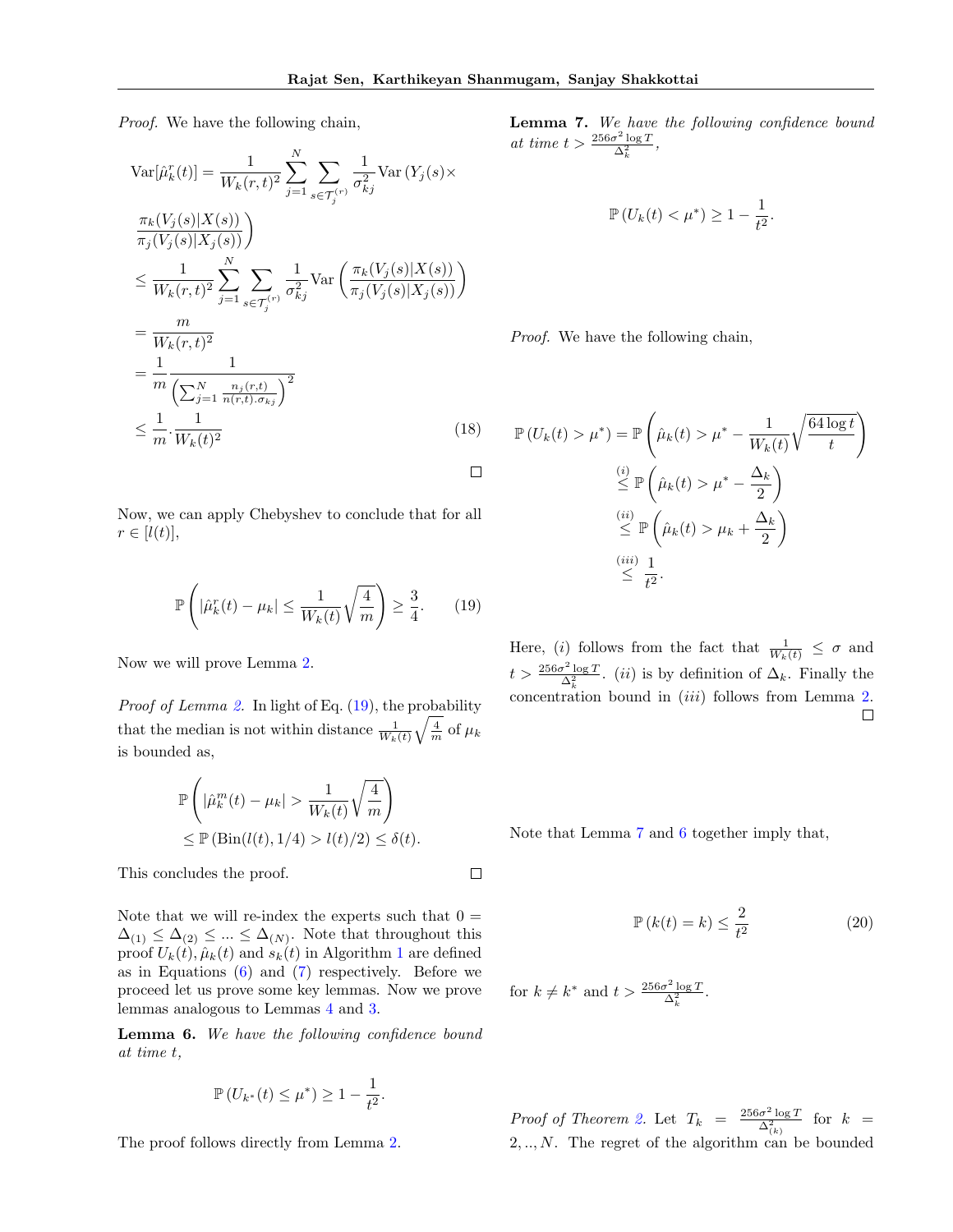$\Box$ 

as,

$$
R(T) \leq \Delta_{(N)} T_N
$$
  
+  $\sum_{k=0}^{N-3} \sum_{t=T_{N-k}}^{T_{N-k-1}} (\mathbb{P} (1\{k(t) \in \{(1), ..., (N-k-1)\})$   
+  $\sum_{i=N-k}^{N} \Delta_{(i)} \mathbb{P} (1\{k(t) = (i)\})$   
 $\leq \Delta_{(N)} T_N + \sum_{k=0}^{N-3} (\Delta_{(N-k-1)} (T_{N-k-1} - T_{N-k})$   
+  $\sum_{t=T_{N-k}}^{T_{N-k-1}} \sum_{i=N-k}^{N} \frac{2\Delta_{(i)}}{t^2}$  (21)  
 $\leq \sum_{k=0}^{N-3} \frac{256\sigma^2 \log T}{\Delta_{(N-k-1)}} \left(1 - \frac{\Delta_{(N-k-1)}^2}{\Delta_{(N-k)}^2}\right)$   
+  $\Delta_{(N)} T_N + \frac{\pi^2}{3} \left(\sum_{i=2}^{N} \Delta_{(i)}\right)$   
=  $\frac{256\sigma^2 \log T}{\Delta_{(N)}} + \frac{\pi^2}{3} \left(\sum_{i=2}^{N} \Delta_{(i)}\right)$   
+  $\sum_{k=2}^{N-1} \frac{256\sigma^2 \log T}{\Delta_{(k)}} \left(1 - \frac{\Delta_{(k)}^2}{\Delta_{(k+1)}^2}\right).$ 

lows:

$$
R(T) \le \frac{144M^2 \log^2(6/\Delta_{(2)}) \log T}{\Delta_{(2)}} (1 + \sum_{k=2}^{N-1} \left(1 - \frac{\Delta_{(k)}^2}{\Delta_{(k+1)}^2}\right)) + \frac{\pi^2}{3} \left(\sum_{i=2}^N \Delta_{(i)}\right) + \frac{144\lambda(\mu)M^2 \log^2(6/\Delta_{(2)}) \log T}{\Delta_{(2)}} + \frac{\pi^2}{3} \left(\sum_{i=2}^N \Delta_{(i)}\right).
$$
\n(22)

We can analyze the same terms in an alternate manner. From Eq. (17) in the proof of Theorem 1, it follows that the regret of Algorithm 1 under the clipped estimator is bounded by,

$$
R(T) \leq \Delta_{(N)} T_2 + \frac{\pi^2}{3} \left( \sum_i \Delta_{(i)} \right).
$$

Using the definition of  $T_2$  in  $(17)$  we obtain:

$$
R(T) \leq \frac{144 M^2 \log^2(6/\Delta_{(2)})\log T}{\Delta_{(2)}} \times \frac{1}{\Delta_{(2)}}.
$$

Combining the above equation with (22) we get the desired result.

(*ii*) Theorem 2 immediately implies that

$$
R(T) \le \frac{256\lambda(\mu)\sigma^2\log T}{\Delta_{(2)}} + \frac{\pi^2}{3}\left(\sum_{i=2}^N \Delta_{(i)}\right),
$$

for the median of means estimator.

We can alternately analyze the regret as follows. From Eq.  $(21)$  in the proof of Theorem 2, it follows that the regret of Algorithm 1 under the median of means estimator is bounded by,

$$
R(T) \leq \Delta_{(N)} T_2 + \frac{\pi^2}{3} \left( \sum_i \Delta_{(i)} \right).
$$

Using the definition of  $T_2$  in  $(21)$  we obtain:

$$
R(T) \le \frac{256\sigma^2 \log T}{\Delta_{(2)}} \times \frac{1}{\Delta_{(2)}}.
$$

Combining the equations above we get the desired result.

 $\Box$ 

Now we will work under the assumption that the gaps in the means of the experts are generated according to the generative model in Corollary 2.

## C Instance Dependent Terms

In this section we devote our attention to the instance dependent terms in Theorems 1 and 2. We will first prove Corollary 1.

*Proof of Corollary 1.* We will prove the two statements about the two estimators separately,

(*i*) Going back to Lemma 4 in the proof of Theorem 1, we get that,

$$
\mathbb{P}(U_k(t) < \mu^*) \ge 1 - \frac{1}{t^2}
$$

when  $t > \frac{144M^2 \log^2(6/\Delta_{(2)}) \log T}{\Delta_k^2}$ . This simply follows from the fact that  $\Delta_{(2)}$  is the smallest gap. Therefore, the chain leading to Eq. (17) follows with the new definition of  $T_k = \frac{144M^2 \log^2(6/\Delta_{(2)}) \log T}{\Delta_{(k)}^2}$ . Hence, the regret of Algorithm 1 under estimator (3) is bounded as fol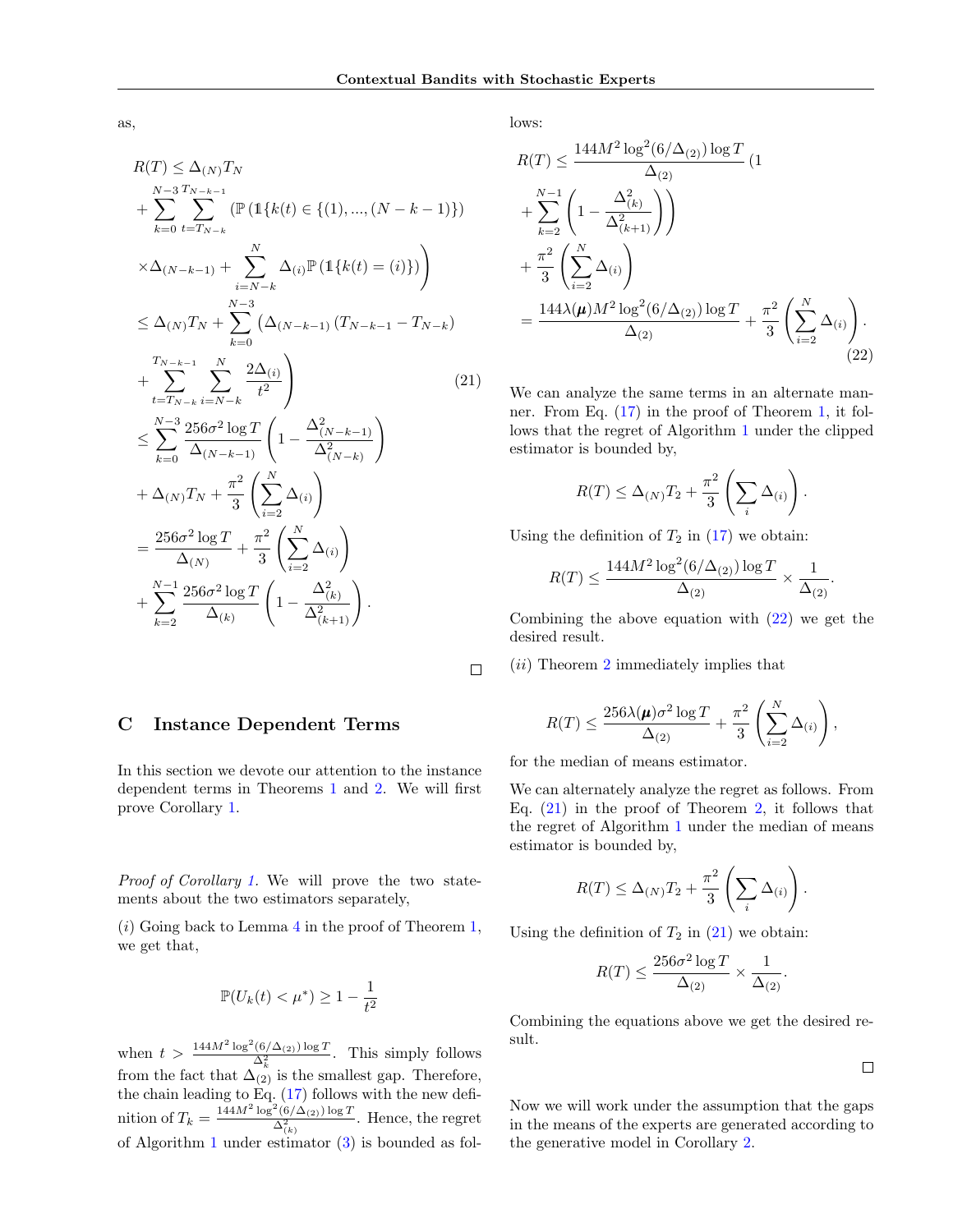*Proof of Corollary 2.* In light of Corollary 1, we just need to prove that  $\mathbb{E}_{p_{\Delta}}[\lambda(\boldsymbol{\mu})] = O(\log N)$ .

Now, we will assume that  $\{\Delta_{(i)}\}$  for  $i = 3, ..., N$ , are order statistics of  $N-2$  i.i.d uniform r.vs over the interval  $[\Delta_{(2)}, 1]$ .

Note that by Jensen's we have the following:

$$
1 - \mathbb{E}\left[\frac{\Delta_{(k)}^2}{\Delta_{(k+1)}^2}\right] \le 1 - \mathbb{E}\left[\frac{\Delta_{(k)}}{\Delta_{(k+1)}}\right]^2.
$$
 (23)

Let  $X = \Delta_{(k)}$  and  $Y = \Delta_{(k+1)}$  for  $k \geq 3$ . The joint pdf of *X, Y* is given by,

$$
f(x,y) = \frac{(N-2)!}{(k-1)!(N-3-k)!} \left(\frac{x-\Delta_{(2)}}{1-\Delta_{(2)}}\right)^{k-1} \times \left(1 - \frac{y-\Delta_{(2)}}{1-\Delta_{(2)}}\right)^{N-3-k} \frac{1}{(1-\Delta_{(2)})^2}.
$$

Therefore, we have the following chain:

$$
\mathbb{E}\left[\frac{X}{Y}\right] = \int_{y=\Delta_{(2)}}^{1} \int_{x=\Delta_{(2)}}^{y} \frac{x}{y} \frac{(N-2)!}{(k-1)!(N-3-k)!} \times \left(\frac{x-\Delta_{(2)}}{1-\Delta_{(2)}}\right)^{k-1} \left(1 - \frac{y-\Delta_{(2)}}{1-\Delta_{(2)}}\right)^{N-3-k} \frac{1}{(1-\Delta_{(2)})^2} dxdy \n= \int_{b=0}^{1} \int_{a=0}^{b} \frac{(1-\Delta_{(2)})a+\Delta_{(2)}}{(1-\Delta_{(2)})b+\Delta_{(2)}} \frac{(N-2)!}{(k-1)!(N-3-k)!} \times \left(a\right)^{k-1} (1-b)^{N-3-k} dadb \n\ge \int_{b=0}^{1} \int_{a=0}^{b} \frac{a}{b} \frac{(N-2)!}{(k-1)!(N-3-k)!} \times \left(a\right)^{k-1} (1-b)^{N-3-k} dadb \n= \frac{k}{k+1}.
$$

Combining this with Eq (23) yields,

$$
\mathbb{E}_{p_{\Delta}} \left[ \sum_{k=2}^{N-1} \left( 1 - \frac{\Delta_{(k)}^2}{\Delta_{(k+1)}^2} \right) \right]
$$
  
\n
$$
\leq 1 + \sum_{k=3}^{N-1} \left( 1 - \frac{k^2}{(k+1)^2} \right)
$$
  
\n
$$
= 1 + \sum_{k=3}^{N-1} \left( \frac{2k+1}{(k+1)^2} \right)
$$
  
\n
$$
\leq 1 + \sum_{k=3}^{N-1} \frac{2}{k+1}
$$
  
\n
$$
\leq 1 + 2 \log N.
$$
 (24)

## D More on Empirical Results

In this section we provide more details about our empirical results under the following sub-headings.

Training of Stochastic Experts: In Algorithm 2, new experts are added before starting a new batch. These stochastic experts are classifying functions trained using cost-sensitive classification oracles on data observed so far, which uses the ideas in [8]. The key idea is to reduce the cost-sensitive classification problem into importance weighted classification, which can be solved using binary classifiers by providing weights to each samples. Suppose a context *x* is observed and Algorithm 2 chooses an expert  $\pi_i$  and draws an arm *a* from the conditional distribution  $\pi_i(V|x)$ . Suppose the reward observed is  $r(a)$ . Then the training sample  $(x, a)$  with a sample weight of  $r(a)/\pi_i(a|x)$ is added to the dataset for training the next batch of experts. It has been shown that this importance weighing yields *good* classification experts. These classifiers can provide confidence scores for arms, given a context and hence can serve as stochastic experts. 4 different experts are added at the beginning of each batch, out of which three are trained by XgBoost as base-classifier while one is trained by logistic regression. Diversity is maintained among the experts added by training them on bootstrapped versions of the data observed so far, and also through selecting different hyper-parameters. Note that the parameter selection scheme is not tuned per dataset, but is held fixed for all three datasets.

Estimating Divergence Parameters: Both our divergence metrics  $M_{ij}$ 's and  $\sigma_{ij}$ 's can be estimated from data observed so far, during a run of Algorithm 2. These divergences do not depend on the arm chosen, but only on the context distribution and the conditional distributions encoded by the expert. Therefore, they can be easily estimated from data observed. Suppose, *n* contexts have been observed so far  $\{x_1, ..., x_n\}$ . We are interested in estimating  $\sigma_{ij}$ that is the chi-square divergence between  $\pi_i$  and  $\pi_j$ . An estimator for this would be the empirical mean  $(1/n) \times \sum_{k=1}^{n} D_{f_2}(\pi_i(.|x_k)||\pi_j(.|x_k)).$  Note that the distribution over the arms  $\pi_i(.|x_k)$  is nothing but the confidence scores observed through evaluation of the classifying oracle  $\pi_i$  on the features/context  $x_i$ . In order to be robust, we use the median of means estimator instead of the simple empirical mean for estimating the divergences.

Empirical Analysis of Instance Dependent terms: In this section we empirically validate that our instance dependent terms in Theorem 1 and 2 are indeed much smaller compared to corresponding terms  $\Box$ in the UCB-1 [5] regret bounds, even in real problem